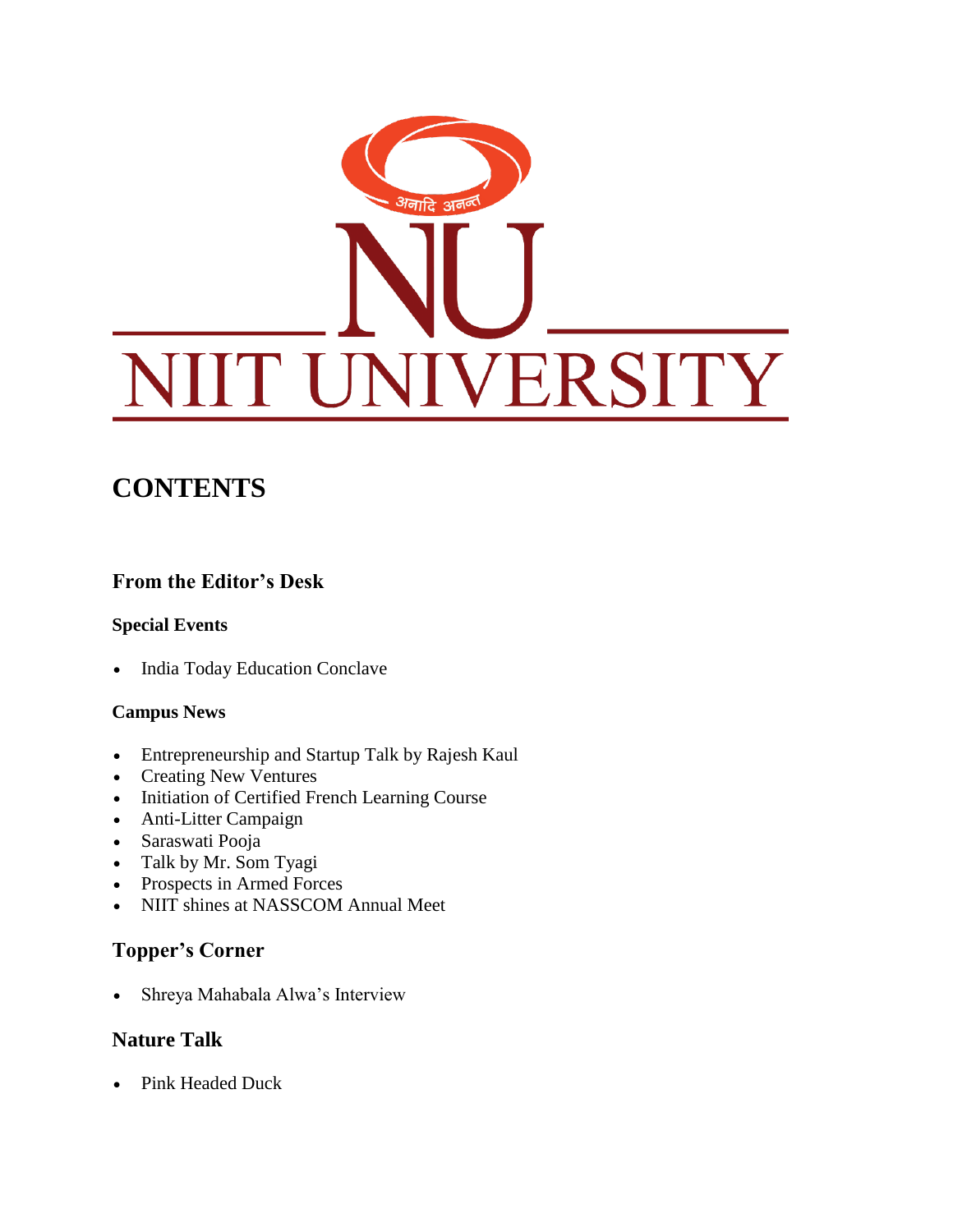#### **NU Ayurveda Health Club**

- Yoga Session
- Watering Plants by Ayurveda Club

#### **Student Editorial Special**

• Personality – A Key to Confidence

#### **Expressions**

- Flashback
- What else could I ever ask for
- Early to Bed, Early to Rise
- Pictures

#### **Achievements**

**Research @ NU**



# **From the Editor's Desk**

#### **Dear Readers,**

We are here again with yet another monthly issue of Newsletter. A lot happened in the last month and our Campus news brings everything for our readers in a crisp manner.

In this issue, we have published the interview with Shreya Mahabala Alva, a bright student of third year, who has maintained a consistent 10 CGPA throughout and has also enjoyed extracurricular activities. We will try to bring more such interviews in future with successful students and will try to explore how they go about their studies and manage their time effectively to become all-rounders.

The Newsletter team hopes that our readers will like the contents and enjoy the regular sections like Nature Talk, Expressions and Student Editorial Special. We wait for your suggestions for improvement. Kindly send them to: [anshima.srivastava@niituniversity.in](mailto:anshima.srivastava@niituniversity.in)

Best Wishes,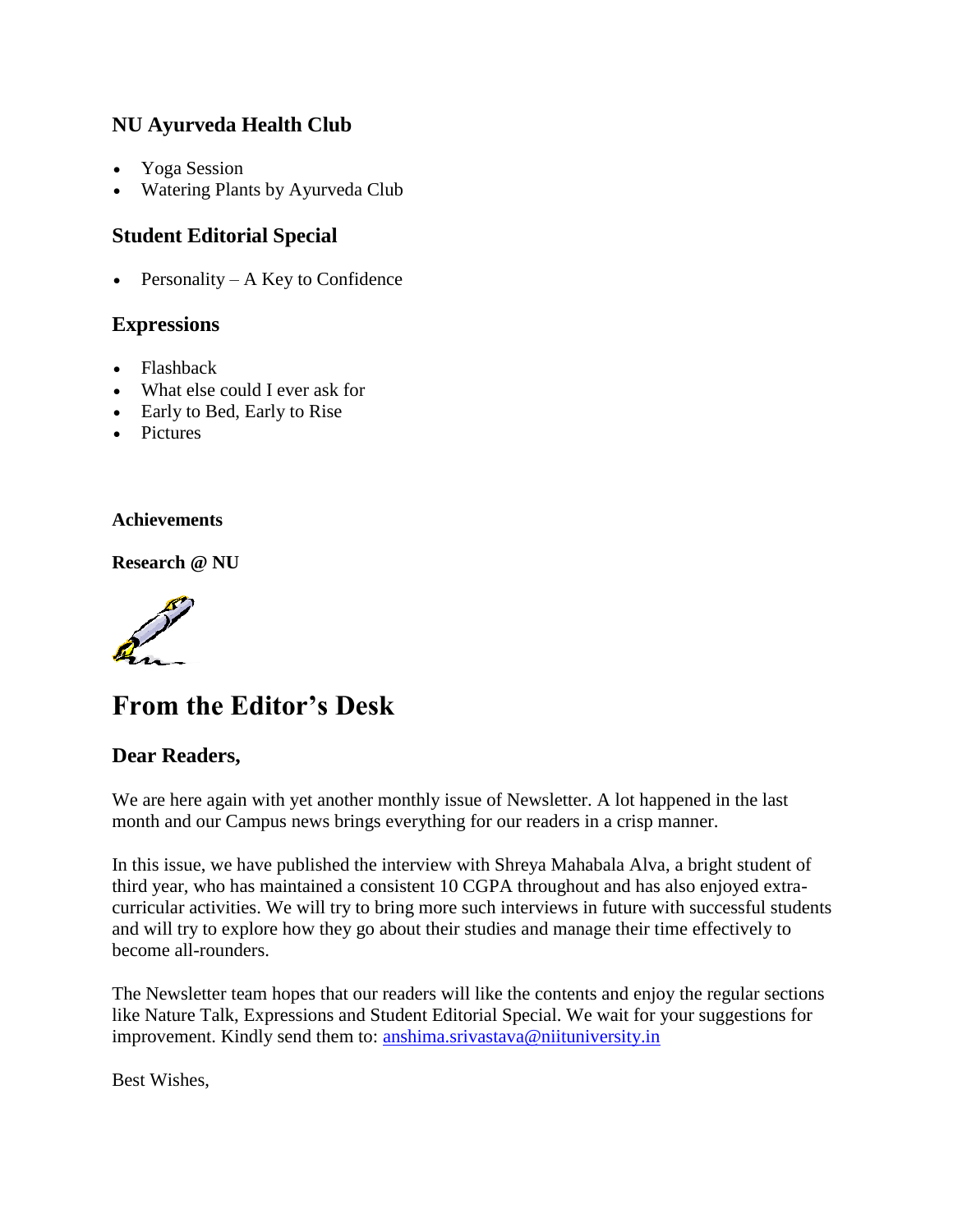**Anshima P Srivastav**

**Editor In-Charge,**

**NU Newsletter**

**[Anshima.Srivastava@niituniversity.in](mailto:Anshima.Srivastava@niituniversity.in)**

## **Special Event**



NIIT University (NU) participated in India Today Education Conclave. The session, focusing on the topic 'New Centres for Excellence – Focus on Research and Collaboration', was held on 25th February, 2015, wherein, Dr. Rajendra Kumar Pandey, President, NU, expressed his thoughts on research- based and industry-linked core principles at NU.

Highlighting tech-based education system, Dr. Pandey said, "There has been a sustained trend of students choosing online courses and hence, the difference between online and university degree is narrowing down. The universities need to integrate technology with their teaching methods".

Focusing on research, he said that research enables an individual to get into a habit of enquiry that helps him create knowledge. He further added, "The funding pattern for the universities is not optimum. The government's contribution to R&D is 0 .5% of GDP, which needs to be improved."

Other panellists at the Conclave were :-

- Rupamanjari Ghosh, Vice Chancellor, Shiv Nadar University
- Gopa Sabharwal, Vice Chancellor, Nalanda University
- Vineet Gupta, Co-founder, Ashoka University

Rajiv Pratap Rudy, Minister of State (Independent Charge) for Skill Development and Entrepreneurship, was also present at the session moderated by Raj Chengappa, Editorial Director, India Today Group.

Talking on skills and entrepreneurship, Mr Rudy said, "Over 67 years, skill was assumed to be a part of education, but today there is a distinct bias. It has been a victim of higher education, and bridging education system and bringing skills to colleges and schools is something we need to focus on"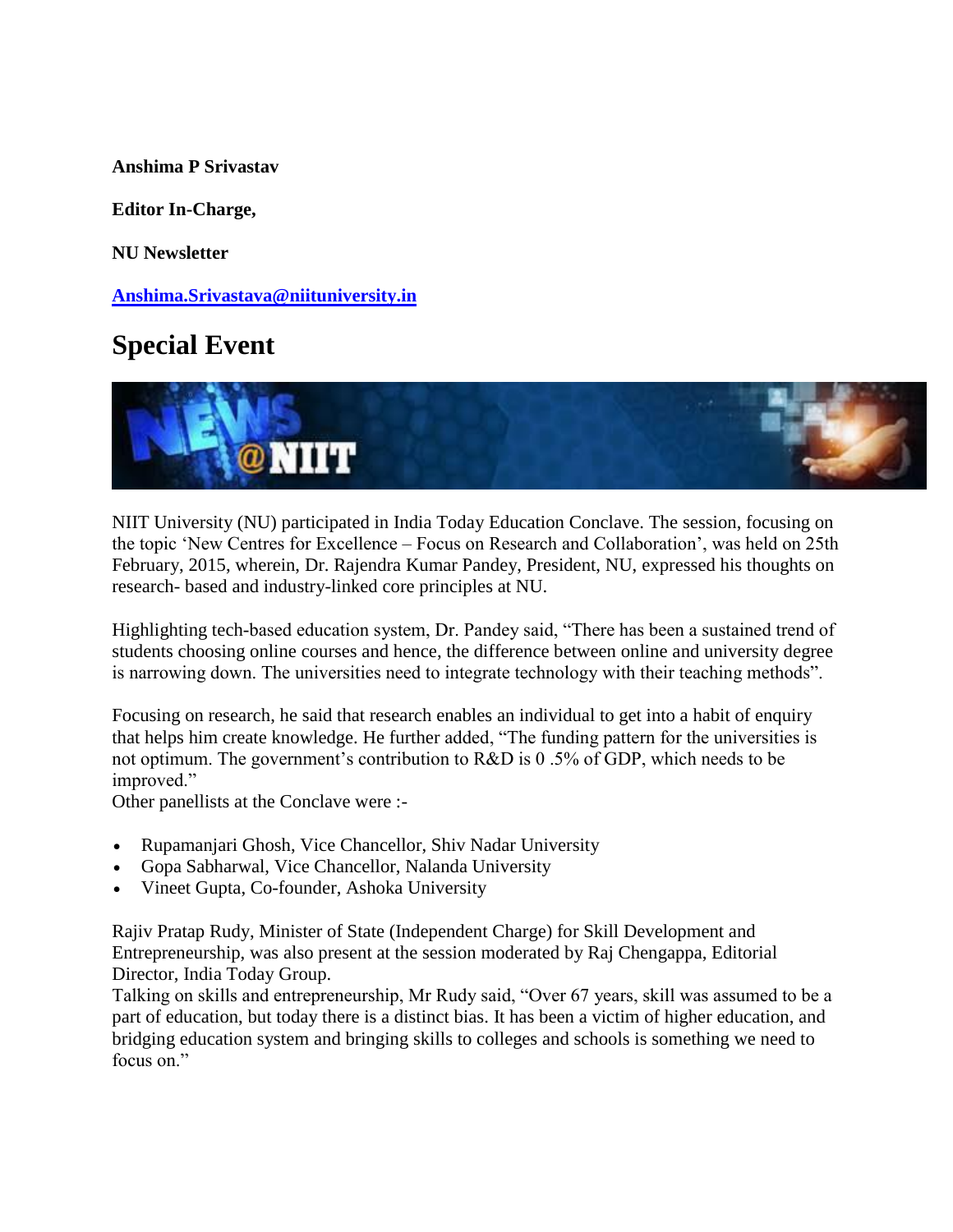



# **Campus News**

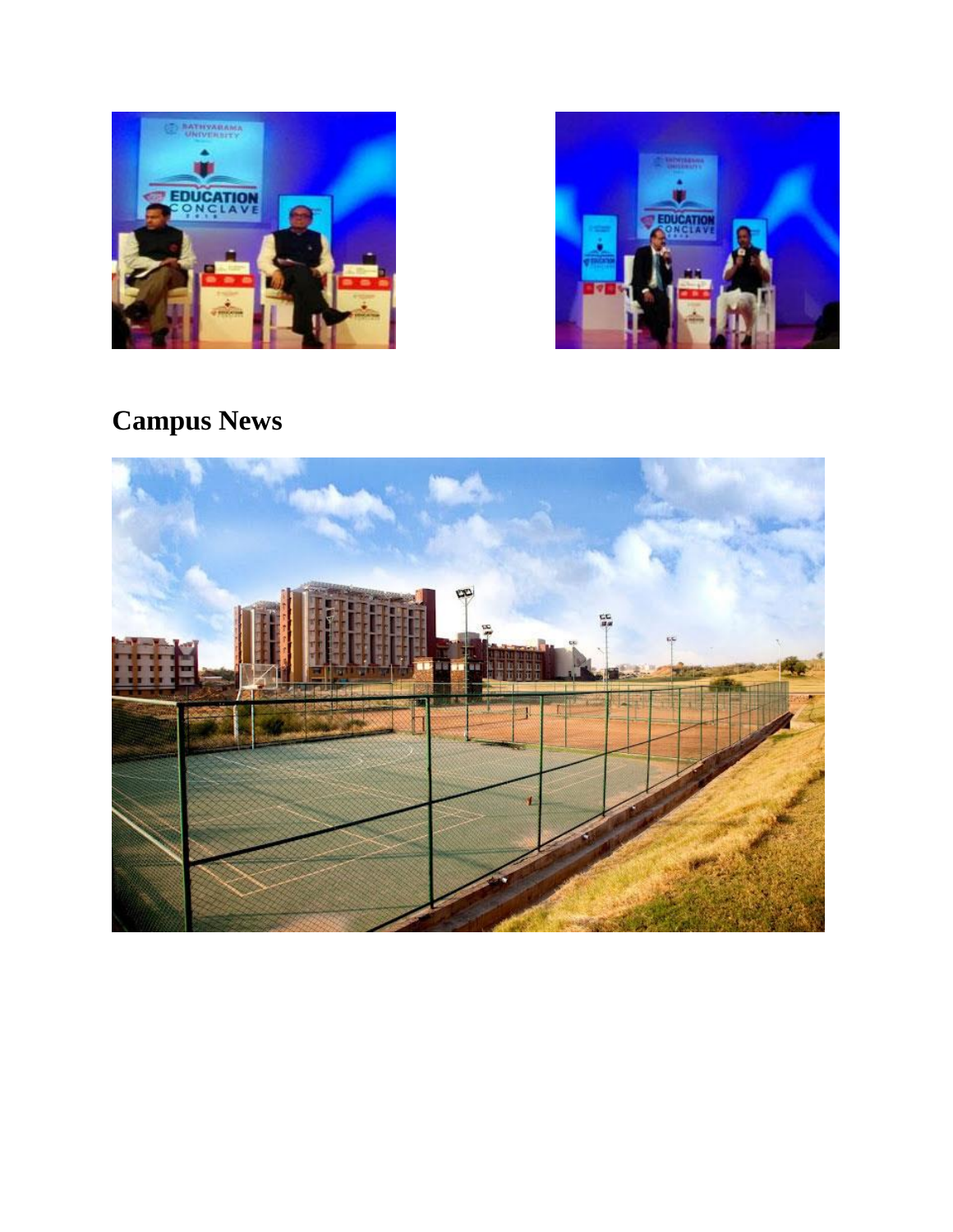#### **Entrepreneurship and Startup Talk by Rajesh Kaul**

Students and faculty members of NIIT University had the opportunity to interact with Mr. Rakesh Kaul, Chairman, Spherenomics. The talk was centered around entrepreneurship and startups, and was held on 8th February, 2016 in the Auditorium, NU. Mr. Kaul shared his personal life experiences, the hindrances he faced and the way he overcame them in highly innovative ways.

#### **Creating New Ventures**

On 5th February, 2016, Mr. Swapnil Khandelwal, CEO, AlmaConnect, gave a talk on 'Road to Starting Up'. He helped the students in understanding the problems that any entrepreneur would choose to resolve. Mr. Swapnil did his B.Tech. from Dhirubai Ambani Institute of Information and Communication Technology. Then, he started an online tutoring business for students in the US. But he wanted more and so, he started his company Alma Connect. He told us about the brick and mortar business model and the valuation model, which the entrepreneurs generally follow. A brick and mortar business allows the owner to own all the shares of the company whereas the valuation business requires an owner to give away his ownership. He described nine steps to launch a firm or company which would help an entrepreneur throughout his/ her journey and they are:

- Problem: If one is passionate then he/she won't give up
- Need Metric: Features and Uniqueness of the startup
- Customer Demarcation: Optimizing the input and the investment
- Competitors: It is not only the brands that sell the same product but also the places and various other things that matter
- Conceptualize: Do not wait for your competitor to solve the problem in some other way.
- Business Goals: Set the level you want to reach
- You need to sell: One should know the way to sell their product.
- Begin: Legal, Team, Investment: Teamwork is an essential factor along with investments. However, knowing the norms is equally important.
- Plan Short Term, Think Long Term: Think, decide and plan your moves.

These nine points are by an entrepreneur to the budding entrepreneurs who are still searching for the problem and the solutions. Keeping in mind these nine points, one can launch their startup with ease. Then, he shared his experiences and the problems that he faced before launching his startup. The talk was very informative and inspiring.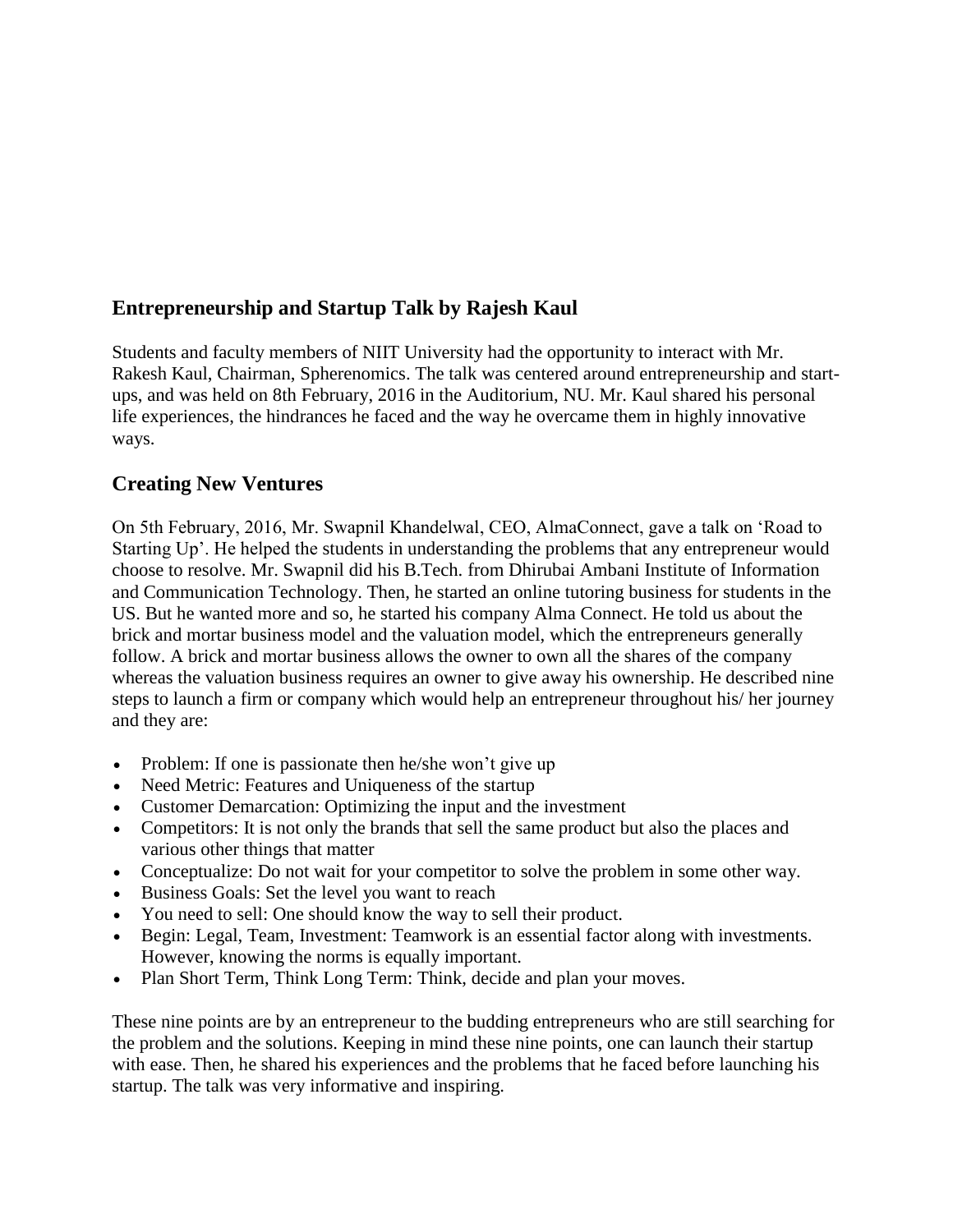#### **Initiation of Certified French Learning Course**

A Certified French Learning Course has been initiated by Amrit Bagga (B.Tech.III) for the second time in the University. Not only the students, but also faculty members got themselves enrolled for the course.

#### **Anti-Litter Campaign**

Under the NU HSS 201 Professional Ethics and Values course, the first Anti-Litter Drive for the year 2016 was conducted on 12th February, 2016 at 4:30 p.m. The Anti-Litter Campaign is a movement to create awareness about hygiene and cleanliness. The aim of the movement is to make people sensitive to their surroundings, to keep the campus clean and green. Seventeen members took this initiative under the guidance of Dr. Anuradha Parasar.



During the cleaning drive, maximum litter was found on the football ground and the parking area which included toffee wrappers to cigarette butts.

Members of Anti-Litter Campaign urge NUites to help them with this initiative and keep their surroundings clean.

#### **Saraswati Pooja**

A Saraswati Pooja was organized on the event of Basant Panchami on 13th February, 2016. The students, faculty and the guardians attended the Pooja to worship the Goddess of Knowledge.

#### **Talk by Mr. Som Tyagi**

A talk by Mr. Som Tyagi was held on 16th February in LT 101. The topic of discussion was 'Human Values – About building Life and not about building Careers'. Mr. Tyagi influenced the attender's thinking about life and at this stage where everyone is career-oriented, he emphasized on a different approach towards life, which includes not just good job packages and the virtual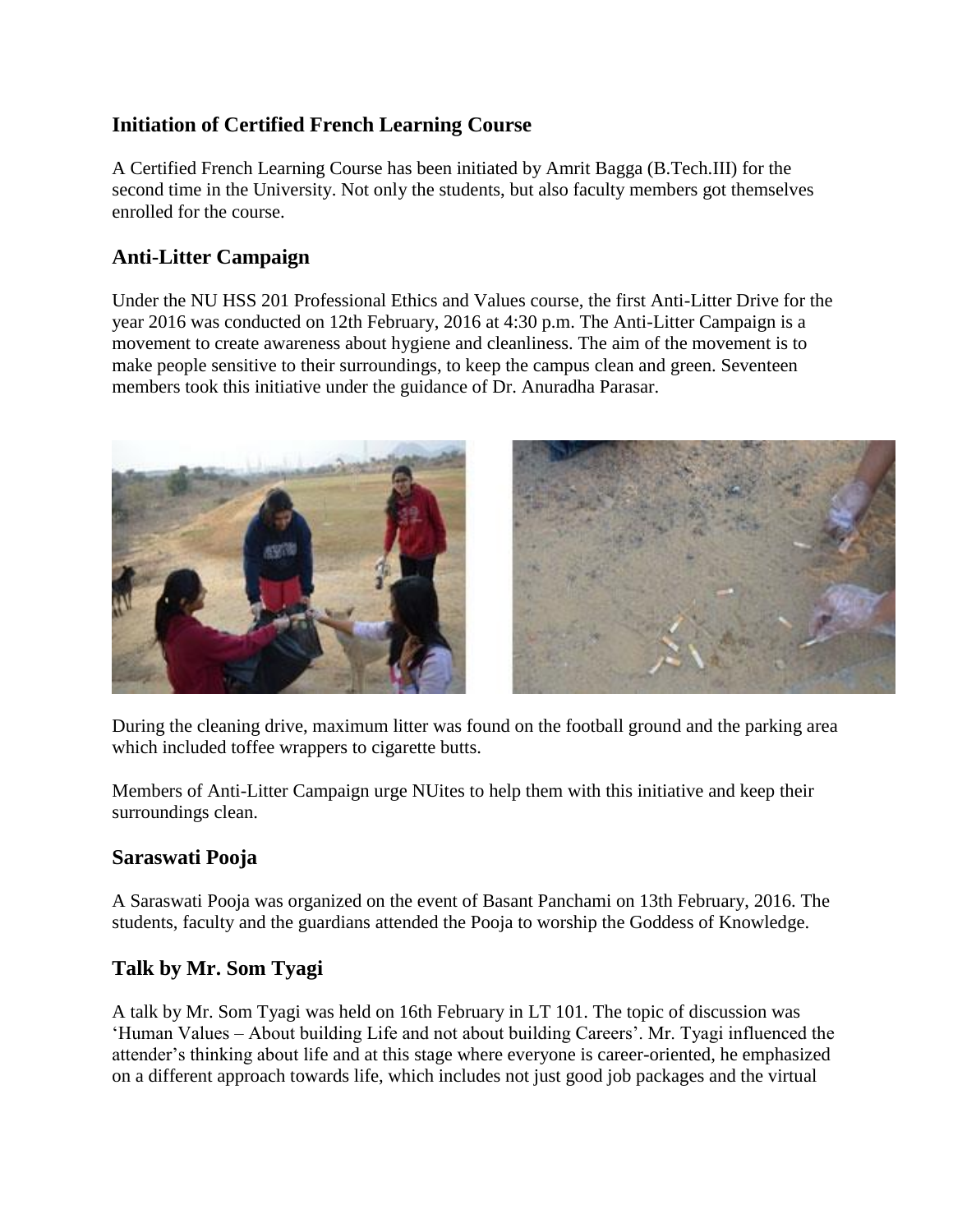happiness, but the real small joys of life which actually fills the empty vessels our hearts have become.

#### **Seminar on Career Prospects in Armed Forces**

A seminar was conducted by Major Gen. A.K Singh (Retd.) on 21st February, 2016 on the topic 'How and Why to Join the Indian Armed Forces.' During the seminar, he had an inspiring interaction with NU students about career in the Armed Forces. He talked about his own experiences and discussed about the opportunities in Armed Forces and how to make it a rewarding and satisfying career. The seminar was indeed a very inspiring and a motivational one.

#### **NIIT shines at NASSCOM Annual Meet**

NASSCOM India leadership forum (NILF), was organised in Mumbai from 10-12th February, 2016, wherein NIIT showcased its Customised Training Offerings for the Enterprise Segment and Stack Route.

NASSCOM's annual flagship event- NILF, is a microcosm of global thought, leadership and driving change in the IT sector. NILF 2016, was based on the theme of 'The Smart Enterprise: Transformation to Disruptive – An Idea whose Time has Come'.

Elaborating on NIIT's theme- NIIT for Enterprise, Amit Kaul, Sr. Vice President, Corporate Learning India, said, "NIIT is a globally benchmarked corporate training solution provider and has been helping corporates provide truly world class training services. There is a growing demand for corporate training in India and this provides a huge potential for industry-aligned corporate learning solutions in the country".

NIIT's stall, imparting information on Transformative Training Services, witnessed the presence of key market players like Infosys, Tech Mahindra, Atos, Capgemini, IBM, Yamaha Motors, JP Morgan, Sutherland, Ernst Young, Happiest Minds and others.

Strengthening it's relationship further, NIIT also interacted with Ravi Venkatesan, Chairman, Bank of Baroda; Rishad Permji, Chief Strategy Officer, Wipro Limited; Gary Loveland, Global Cyber Security CoE Leader, PwC; Rajan Anandan, VP & MD, Google- South East Asia and India; Keshav Murugesh, Group CEO, WNS and others.

Highlighting StackRoute at NASSCOM, Amit Kaul said, "StackRoute is a pioneering initiative by NIIT, to produce world's best full stack programmers. The programme focuses on creating multi-talented programmers who can cater to the changing needs of today's global organization". Udai Singh, Chief Strategy Officer, NIIT Ltd., also emphasized on StackRoute as NIIT's initiative to drive digital transformation.

Rajendra Pawar, Chairman NIIT Group, Founder NU and Chairman of Cyber Security Task Force, NASSCOM, shared his thoughts during his session on the Business of Cyber Security.

Speaking at the session he said, "The Indian cyber security business is poised to grow to \$35 bn. by 2025 from \$1 bn. Cyber security should be on the board agenda. Indian IT services industry can play a leading role".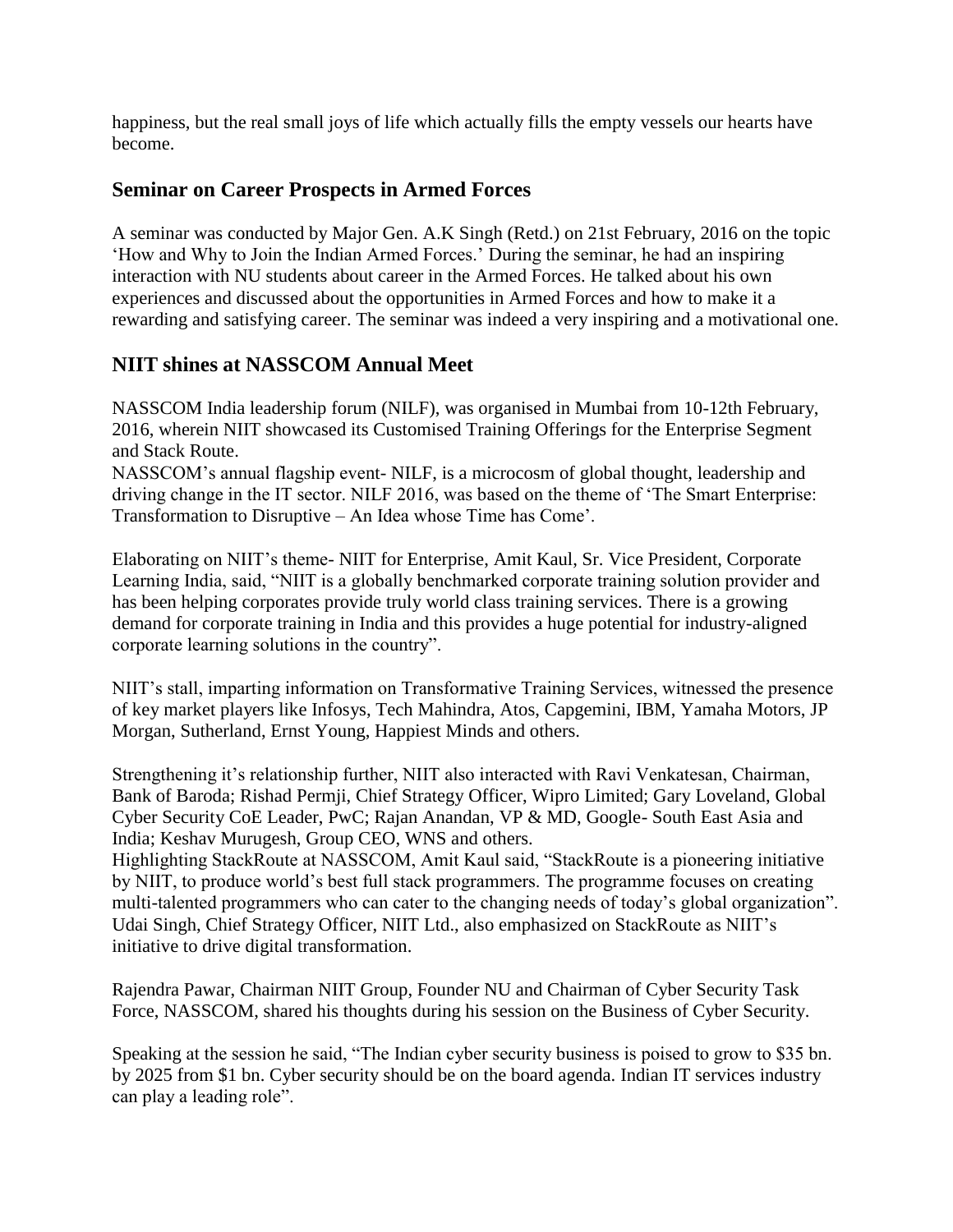He further added, "Cyber security solutions need to be both affordable and yet comprehensive. There are opportunities for startups that build point solutions to work with larger IT services companies and build comprehensive yet affordable cyber security solutions".

Other members who were present at the session were:-

- Gary Loveland, Global Cyber Security CoE Leader, PwC
- Sahir Hidayatullah, CEO, Smokescreen Technologies
- Paresh Sukthankar, Deputy MD, HDFC Bank Ltd







#### **Shreya Mahabala Alva**

Shreya Alva is a B. Tech CSE III Year student, who has consistently maintained 10 CGPA. She was interviewed by Newletter Reporter, Amrit Bagga.

> You've been admired by many in the campus, so is that a boon or a bane for a 10 pointer like you?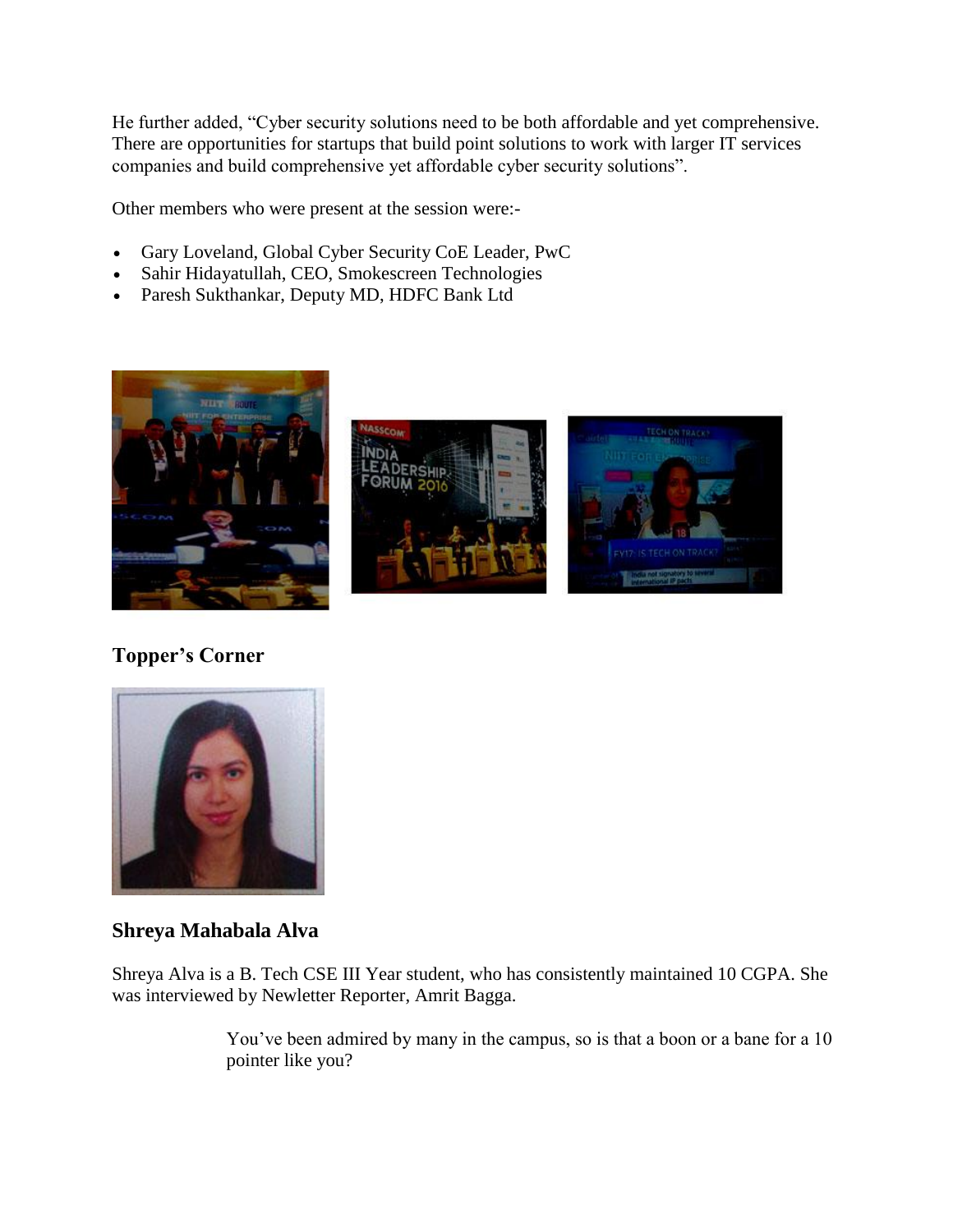Thank you for saying that. I feel it is certainly a boon for me. I didn't get here without working for it, even when I felt like giving up at times. It feels good to be recognized for my accomplishment. It has also aided my parents since I upgraded my scholarship to 100%. Being in this position, I'd like to think I can be of some real help to others and that makes me glad.

How do you manage your academics and the extra-curricular activities you've taken part in?

**I only tend to take up things that truly interest me. That way, I always manage to make time for them. I assign priorities and endeavor to strike a balance between the things I take.** 

Tell us about your goals and desires for the future.

For the short term, I'm keeping my options open. Post graduate studies is definitely on the cards – be it from IITs or from abroad. I'm interested in the field of networking, while considering joining the field of research. However, my long term goal is to join the Indian Bureaucracy. It would fulfill my aspiration of making my parents proud and would give me a chance to make a palpable difference to peoples' lives.

The toughest subject you've studied so far? And how did you still manage an A on it?

There are several contenders for this spot– there always (at least) one particularly challenging subject every semester. If I had to pick, I'd say Digital Logic and Circuits (DLC) was the most daunting of them all.

**With recognition of my weakness in such subjects comes the fear of underperforming in it. I go for a balance of breadth and depth. I simply act out on my qualms and reach out for germane reference books, online materials (videos or otherwise) for sufficient practice.**

Okay, a concluding question – Where do you find yourself 10 years from now?

10 years from now, I'm looking forward to seeing myself settled with a family of my own and having fulfilled my long term career goal. One thing is certain, I will be doing a job that keeps me on my toes and makes me look forward to greeting every new day.

## **Nature Talk**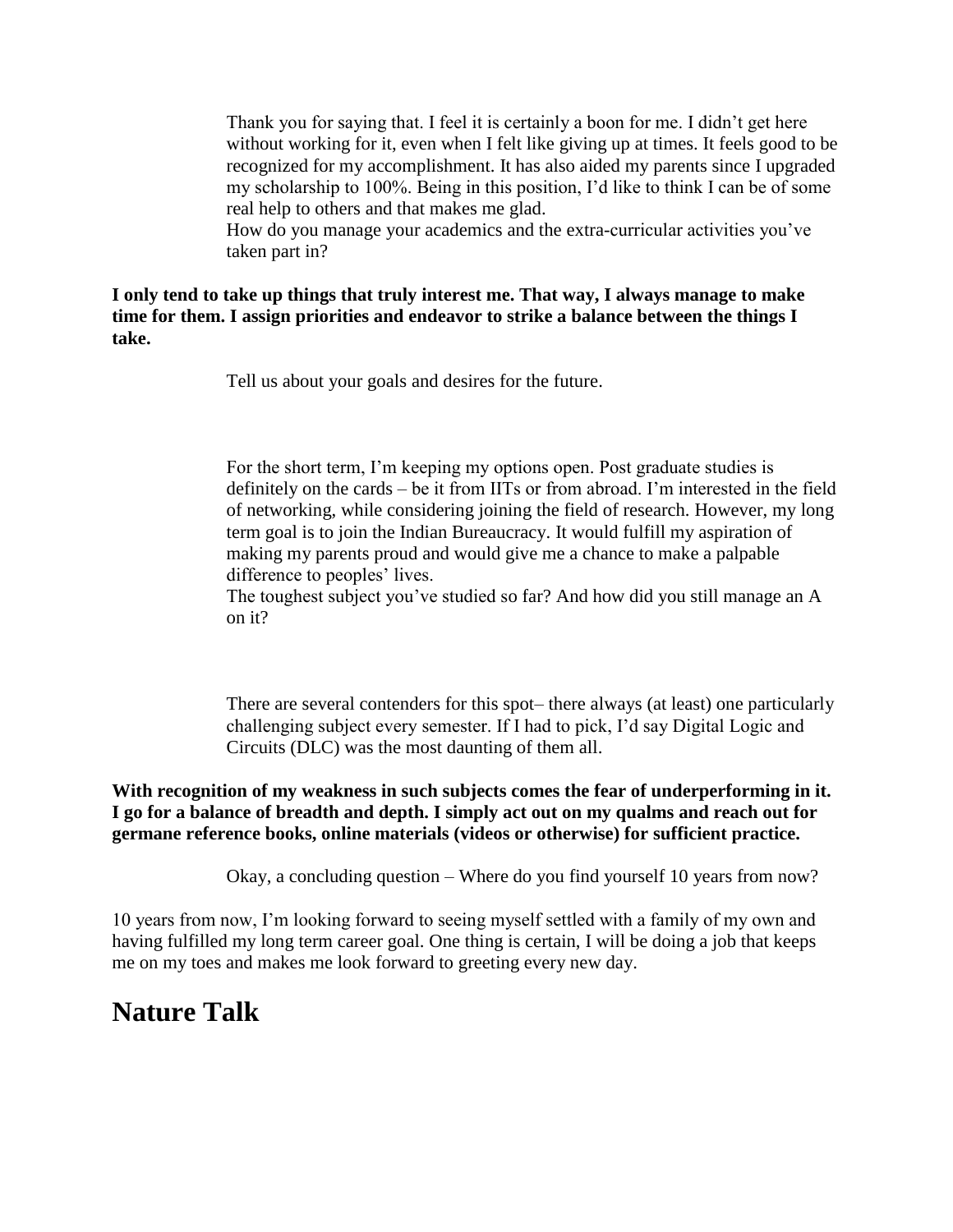

#### **Great Indian Rhinoceros**



The Pink-headed duck (Rhodonessa caryophyllacea) is (or was) a large diving duck that was once found in parts of the Gangetic plains of India, Bangladesh and in the riverine swamps of Myanmar but feared extinct since the 1950s. Numerous searches have failed to provide any proof of it's continued existence. It has been suggested that it may exist in the inaccessible swamp regions of northern Myanmar and some reports from that region have led to its status being declared as "critically endangered" rather than extinct. The male has a pink bill, head and neck while the female has a pale pinkish head and neck with a paler bill. The black of the body extends as a narrow strip on the front of the neck. Wings have a leading white edge. The stronghold of the species was north of the Ganges and west of the Brahmaputra, mainly in Maldah, Purnea, Madhubani and Purulia districts of present day Bihar.

#### **Status and Conservation**

This duck was formerly found in eastern India, Bangladesh and northern Myanmar, but is now probably extinct. The reason for its disappearance was probably habitat destruction. It is not known why it was always considered rare, but the rarity is believed to be genuine (and not an artefact of insufficient fieldwork) as its erstwhile habitat was frequently scoured by hunters in colonial times. The pink-headed duck was much sought after by hunters and later as an ornamental bird, mainly because of its unusual plumage. Like most diving ducks, it was not considered good for eating, which should facilitate the survival of any remnant birds. The last specimen was shot down in 1935 in Darbhanga, Bihar, India, by C. M. Inglis, who did not even know what he had killed, until his dog, a retriever, brought the bird to him. Some birds were also kept in the aviaries of Jean Théodore Delacour in Clères (France) and Alfred; Ezra at Foxwarren Park (England) where the last known birds lived in captivity. The only known photographs of the species were taken here and include one of a pair taken around 1925 by David Seth-Smith.

#### **Divya Sara Kurian (B. Tech. 2013-17**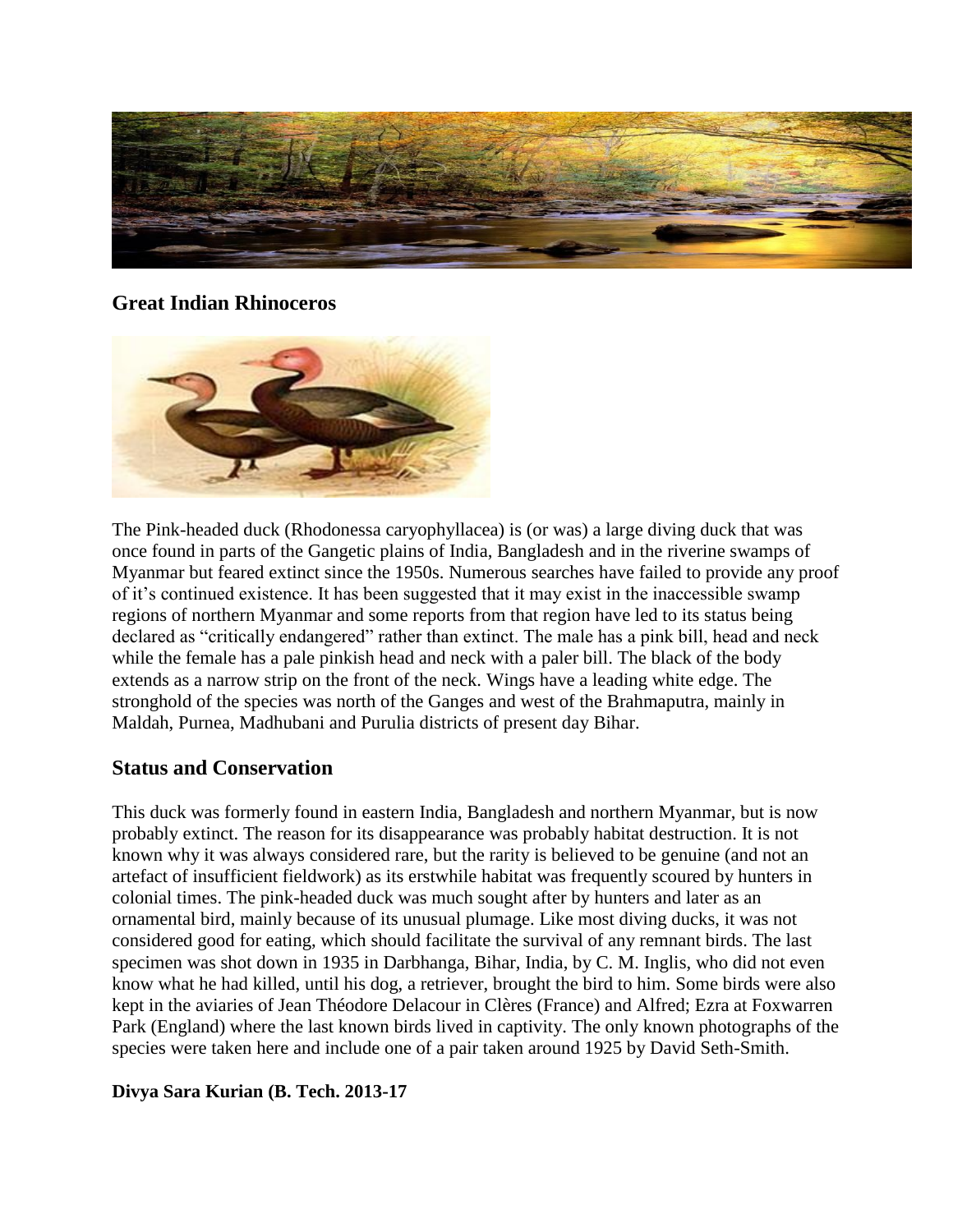# **NU Ayurveda Health Club**

#### **Yoga Session**

Ayurveda club of NIIT University organized a Yoga Session under the guidance of Mohan Chowdhary, (B. Tech. 2014-18), who is a national level yoga champion. The event was held on 28th February, 2016, at 6.30 a.m. The students were taught the right techniques for performing yoga and enlightened about how this practice helps us to connect with our inner soul.

# **Watering Plants by Ayurveda Club**

Ayurveda club of NIIT University organized an event where students and faculty members were invited to water the plants in the Ayurveda Garden. The event took place on 6th February, 2016 and was made successful by active participation of students from B. Tech. and MBA, and Mr. Tomar, from Administrative Department.

# **Student Editor Special**



#### **Personality- A Key to Confidence**

"Personality has power to uplift, power to depress, power to curse, and power to bless". Indeed, what you are and what you will be is way lesser than what and how you present yourself to be. In a literal sense, personality can be defined as the combination of characteristics or qualities that form an individual's distinctive character. Everyone holds a different and a unique persona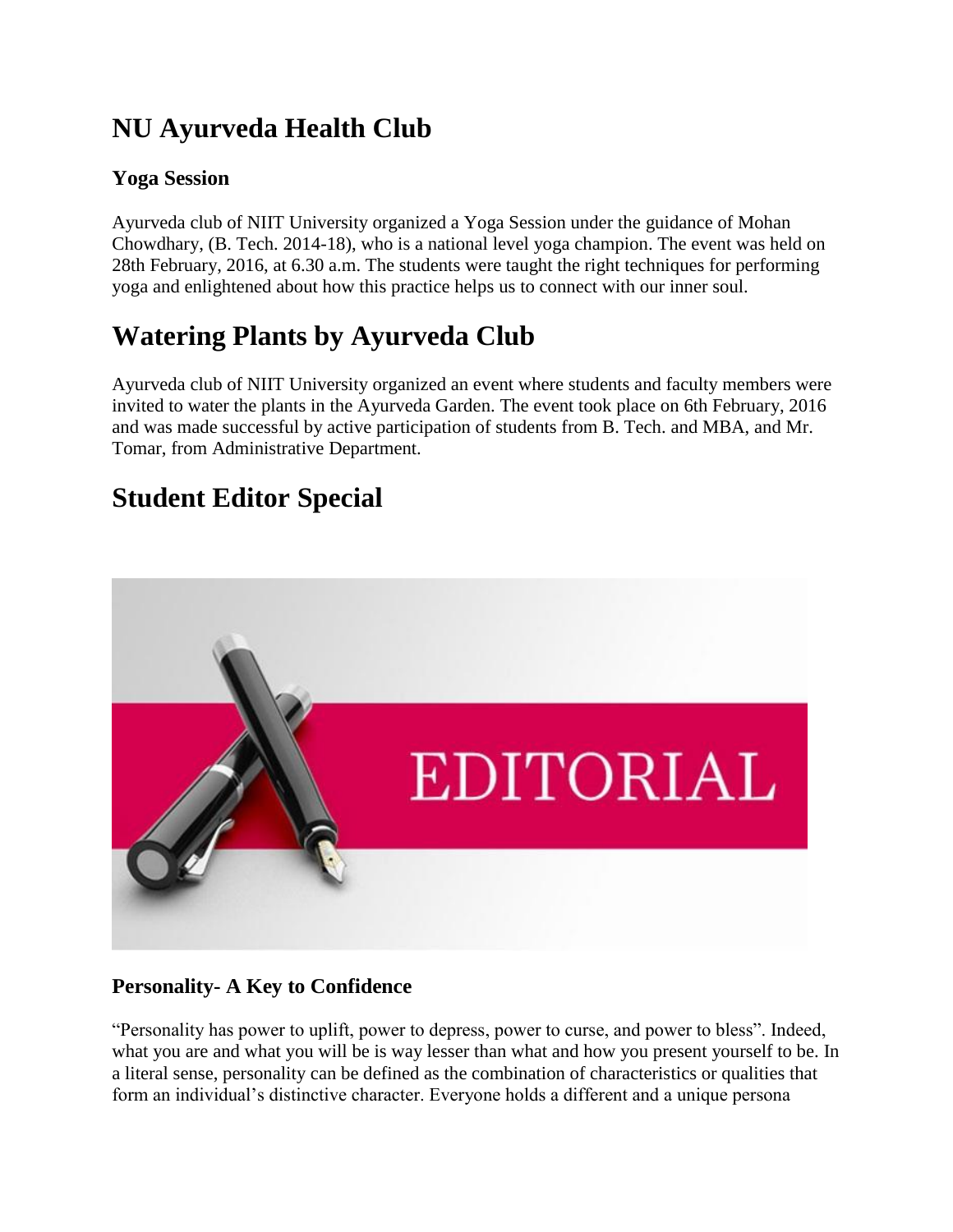which makes them stand out of the crowd. What enlightens this factor, is the charm and grace intertwined with confidence in oneself.

Almost every day, we discuss and assess the personalities of the people around us. Whether we realize it or not, these daily musings on how and why people behave as they do, are similar to what traits and gestures they possess and the way they carry themselves. We inherit many personality traits which are common to all humans but there are certain individualistic components of personality that dwells in us. They make us unique and creates a sense of identity and so, one must develop his or her personality in order to look assertive.

We all have our own mix of attributes and experiences that combine to create the unique value we possess. Your personality is the root driver of the behaviour and actions that you demonstrate on a daily basis. Personality is an internal aspect, whereas the others are external and can be adopted according to the culture and place. This attribute is based on one of the popular domains known as the Big Five theory often referred to as OCEAN stating- Openness to experience, Conscientiousness, Extraversion/Introversion, Agreeableness and Neuroticism (often referred to as emotional stability).

Personality development grooms an individual and helps him make a mark of his/her own. Everybody, in some way or the other, is bestowed with a unique potential which is his trademark. It is the person's task to identify the key to the lock and hence, discover the 'New in You'. Hence, stand out of the crowd and exhibit your potentials to the fullest. After all, personality is an unbroken series of successful gestures.

#### **Amrit Bagga B. Tech. (2013-17)**

## **Expressions**



#### **Flashback**

A flashback, is a psychological phenomenon in which an individual has a sudden, usually powerful, re-experiencing of a past experience or elements of a past. The term is used particularly when the memory is recalled involuntarily, and/or when it is so intense that the person "relives" the experience, unable to fully recognize it as a memory and not something that is happening in "real time".

36,000 feet above the ground, he was sitting comfortably, sipping coffee from a cup in front of him, and then it happened. He was taken aback. A mundane vicinity. He had been there before,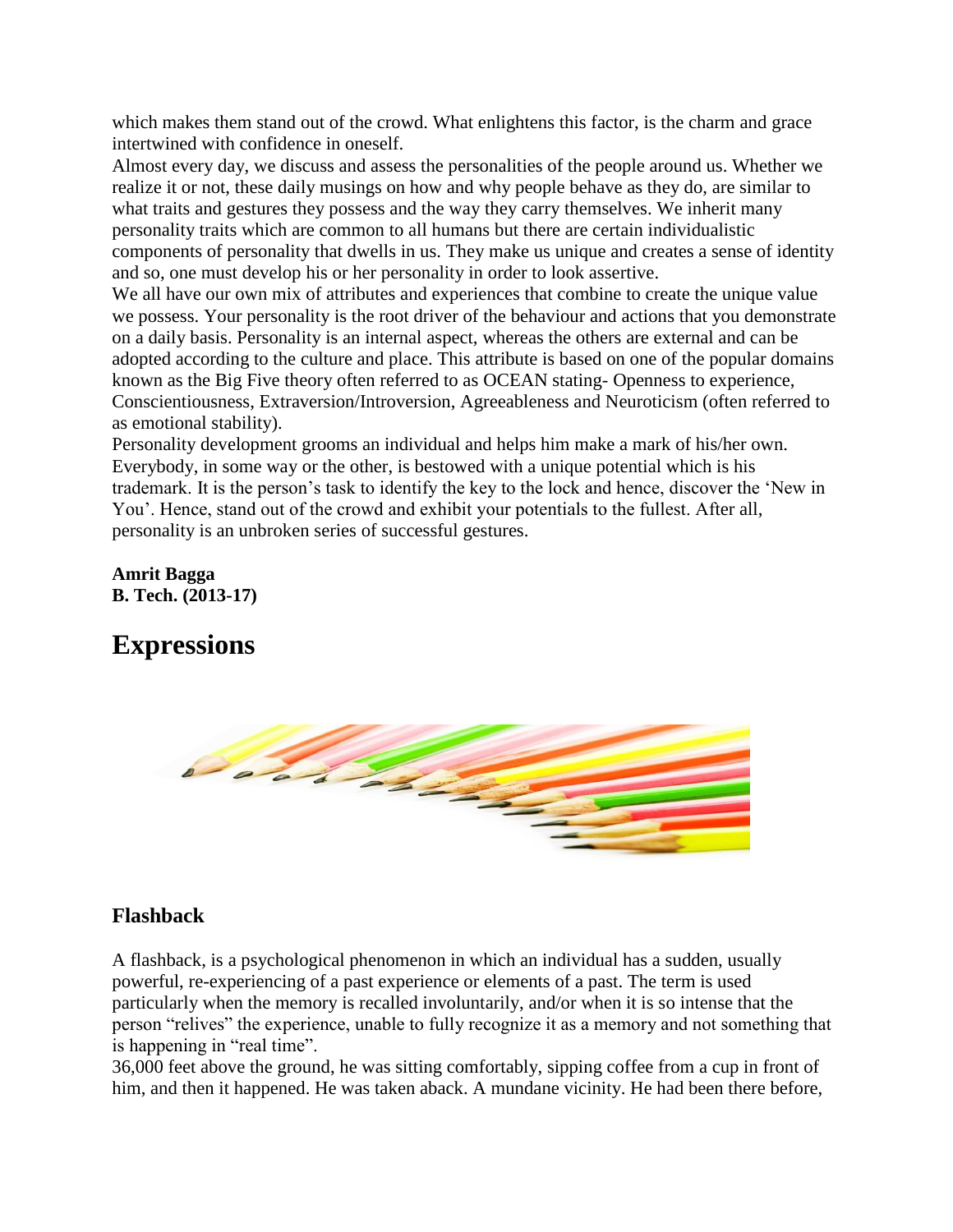in his trances. A bland voice could be heard nearby, calling him. He followed it and as it grew louder and more prominent, he could feel his heart thumping and small footsteps transformed into long strides. A paltry passage, small rooms on either side, reverberation of sounds, perplexity and neurosis. His body was failing him. A flicker of light, and it all dissolved. At first what seemed like a divergence of shades, gradually transfigured and he could finally make out a shape, a human form. "Dad"? Nirvaan muttered.

"I am sorry, son", a mature, modulated voice was heard. It was Captain Aryan Singh. Aryan, Nirvaan's dad had a very peculiar, oblong face, with angular cheekbones. His eyes were a bluishshade of a midwinter sky. His wide eyebrows were shaped into a perfectly deceiving arc, that complimented his eyes. A long nose, impeccably structured teeth, and a stubble, of a week or so. He was in his late twenties. That was the last time Nirvaan had seen his Dad. He was nine years old, his round face, gleaming with innocence. His eyes were like the shiny darkness of a beetle's wings, looking towards his father, his role model, his guardian. Everything seemed so calm and serene until one month later, the Air India flight which Captain Aryan was piloting went missing over the North Atlantic Ocean, near the Bermuda Triangle. Search parties' and rescue team's efforts went in vain as not a single trace could be found, not even the black box. The possibility of a wife hearing her husband again, a son hearing his hero again, was lost in the boundless, cryptic ocean.

It was not until he was a youngster that this murky, stygian secret was revealed to him. It left him shattered on the inside. A part of his soul left his body. Since then, Nirvaan has always had an uncanny fear of flying. Although a few years back, seeing his mother break down before the television after hearing the reports of the accident, had left a huge impact on his mind. He could never ever give it a espirit d'escalier.

"Excuse me sir", a substantial voice, coming from a gorgeous air hostess in her elegant uniform. Nirvaan convulsed in his seat with disruption of his thoughts. He was having a flashback. But being back to his senses in no time, the captivating, charismatic young man in his early twenties retorted timely.

"Yes?"

"I will have to request you to please close the tray table, and fasten your seat belt as we are proceeding for landing".

"Sure".

As he fastened his seat belt, he was pacified as another flight journey, this time a sententious one, was coming to a closure.

#### **Abhi Chitkara B. Tech (2015-19)**

I asked for friendship

You offered me love

When I asked why

You said that's what I deserve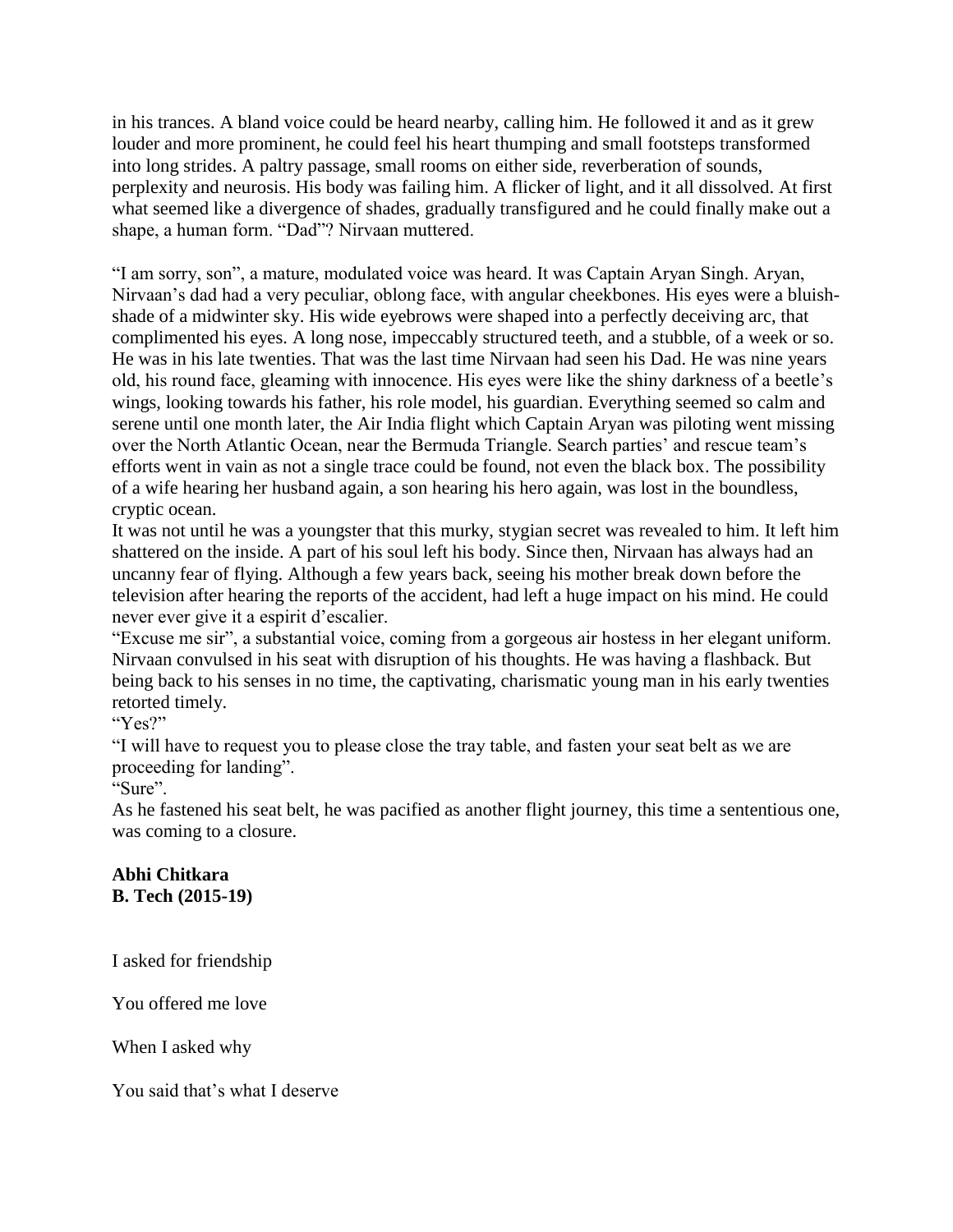I asked for a look You stared into my eyes When I asked why You said that your whole world resides inside What else could I ever ask for... I asked for care You gave me teddy bear When I asked why You said you care for your teddy And I will care for mine I just smiled What else could I ever ask for… I ever wondered If I can claim you as mine You said, I am yours, will you be mine? I asked for a key to your heart You gave me your soul I felt complete What else could I ever ask for... I found myself losing in you I asked myself why? My heart said,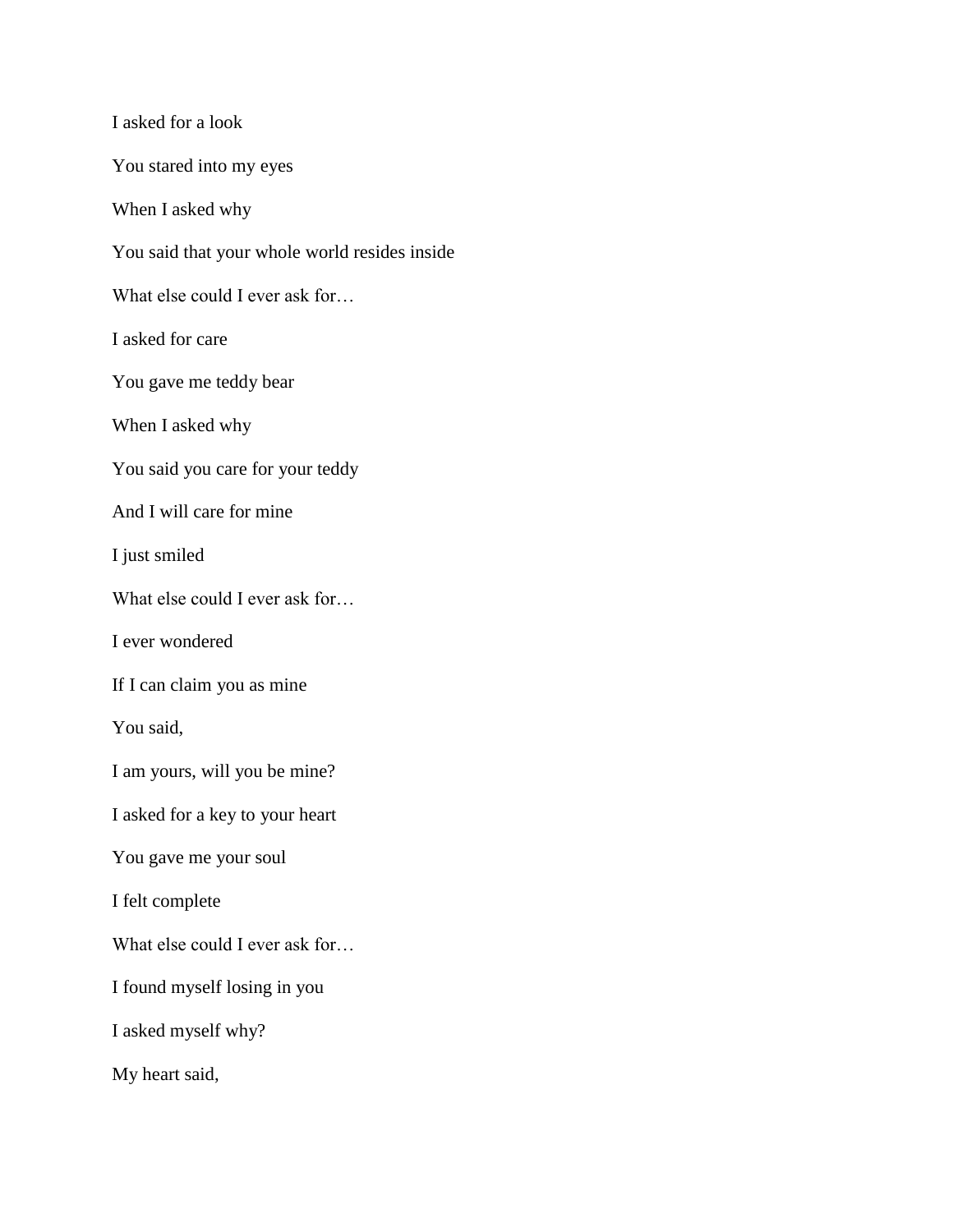Because you gave me more than I ever deserved. Will you always give me More than what I deserve You said I am yours forever & you are mine forever. I asked why so much injustice? Did I ever give you anything nice? You said, You gave me yourself that's more than I could ever deserve… What else could I ask for With you by my side... With you by my side...

#### **Monika Suryan**

#### B. Tech (2013-17)

Lord Krishna said, "Don't live to sleep, but sleep to rest the body."

Early to bed in spiritual sense, is what is written in Hindu spiritual stories, and what our ancestors said about waking up early.

कराग्रे वसते लक्ष्मिः करमध्ये सरस्वति । करमूले तु गोविन्दः प्रभाते करदर्शनम् ॥

Karaagre Vasate Lakssmih Karamadhye Sarasvati | Karamuule Tu Govindah, Prabhaate Karadarshanam ||

Meaning:

1: At the top of the hand (i.e. palm) dwells Devi Lakshmi and at the middle of the hand dwells Devi Saraswati,

2: At the base of the hand dwells Sri Govinda. Therefore, one should look at one's hands in the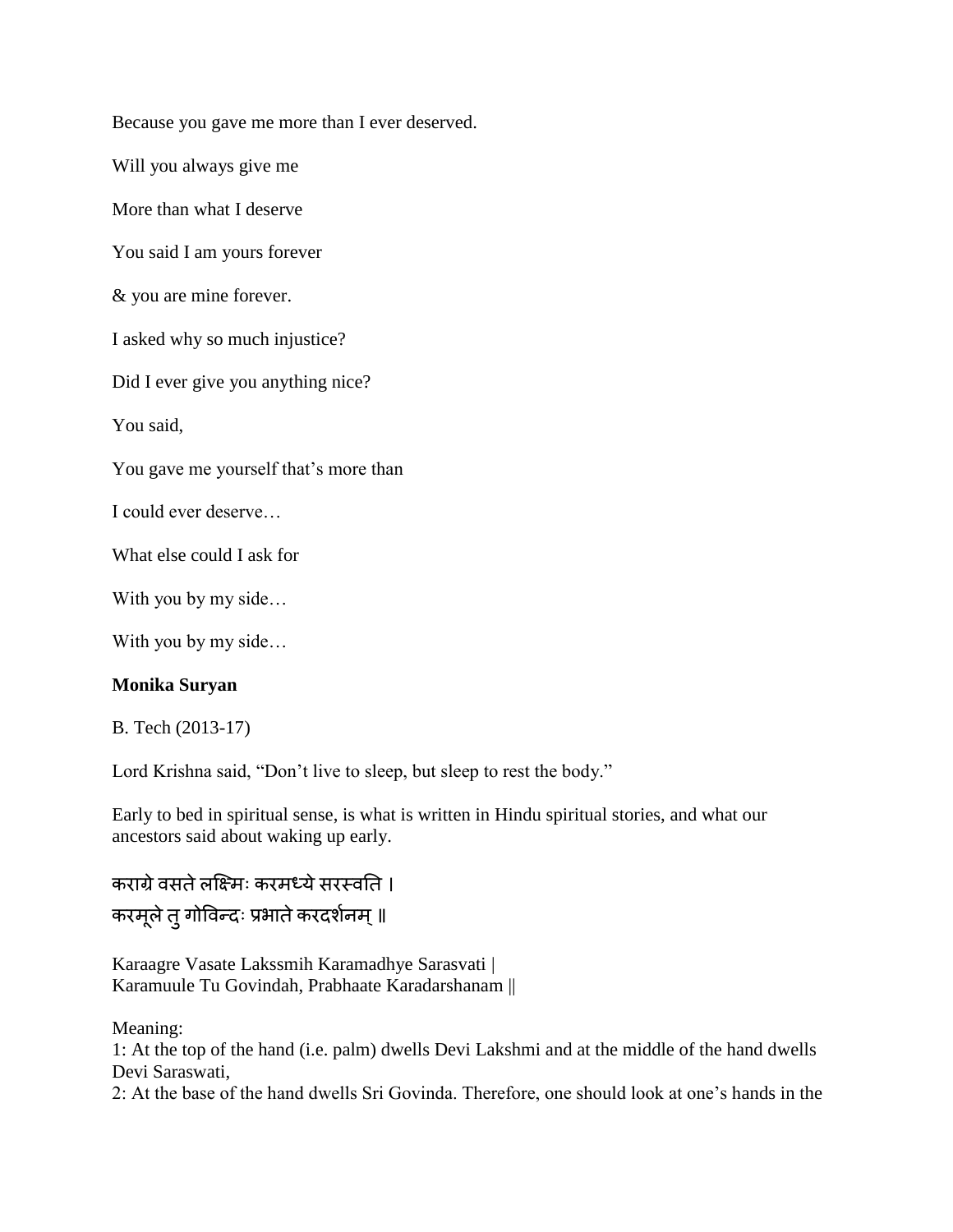early morning and contemplate on them.

It is considered propitious to start the day with this sincere prayer.

Devotees tend to wake up early because they want to be firmly situated in the absolute conception that they have nothing to do with the material body. To achieve this, they adjust all relative aspects of their life.

So devotees get up early to take advantage of the special energy and clarity of the early-morning hours. They also try to go to bed early. As an old proverb says, "One hour's sleep before midnight is worth three after."

Lord Krishna recommends moderation and regulation. So, we should find out how much sleep we need and work from there to gradually decrease it. By practice we can conquer sleep, become Krishna conscious, and attain success in life.

Besides viewing sleep as an opportunity to renew failing energy, devotees consider sleep as a reminder of death, which forces everyone, pauper or king, to lie down. Devotees acknowledge that they are not the controller of anything, even their eyelids. Before sleeping a devotee may humbly pray, "My dear Lord, if you like, I will awaken here in this place, or perhaps I will awaken in another place. But wherever I may be, or in whatever form you give me, please allow me to serve you."

My sister's words when I wake up late:

In the morning, wake up before the sun rises, because during that time (early morning), your Lord (God) passes through every person and says "Thathastu" (Amen). It means if you wake up early and start doing something, God is there to bless you and to support doing that activity, to grab success and opportunity and reach wherever you want to go, and at the same time, if you are still lying on the bed, God is there to bless you to keep sleeping.

And the fact is rightly explained by the song "Uth Jaag Musafir":

#### उठ जाग मुसाफिर भोर भई, अब रैन कहाँ जो तू सोवत है

जो जागत है सो पावत है, जो सोवत है वो खोवत हैखोल नींद से अँखियाँ जरा और अपने प्रभू से ध्यान लगा यह प्रीति करन की रीती नहीं प्रभ् जागत है तू सोवत है.... उठ ...

जो कल करना है आज करले जो आज करना है अब करले

जब चिडियों ने खेत चुग लिया फिर पछताये क्या होवत है... उठ ...

नादान भूगत करनी अपनी ऐ पापी पाप में चैन कहाँ जब पाप की गठरी शीश धरी फिर शीश पकड़ क्यों रोवत है... उठ ....

### **Rahul Chhangani TCO**

**Pictures**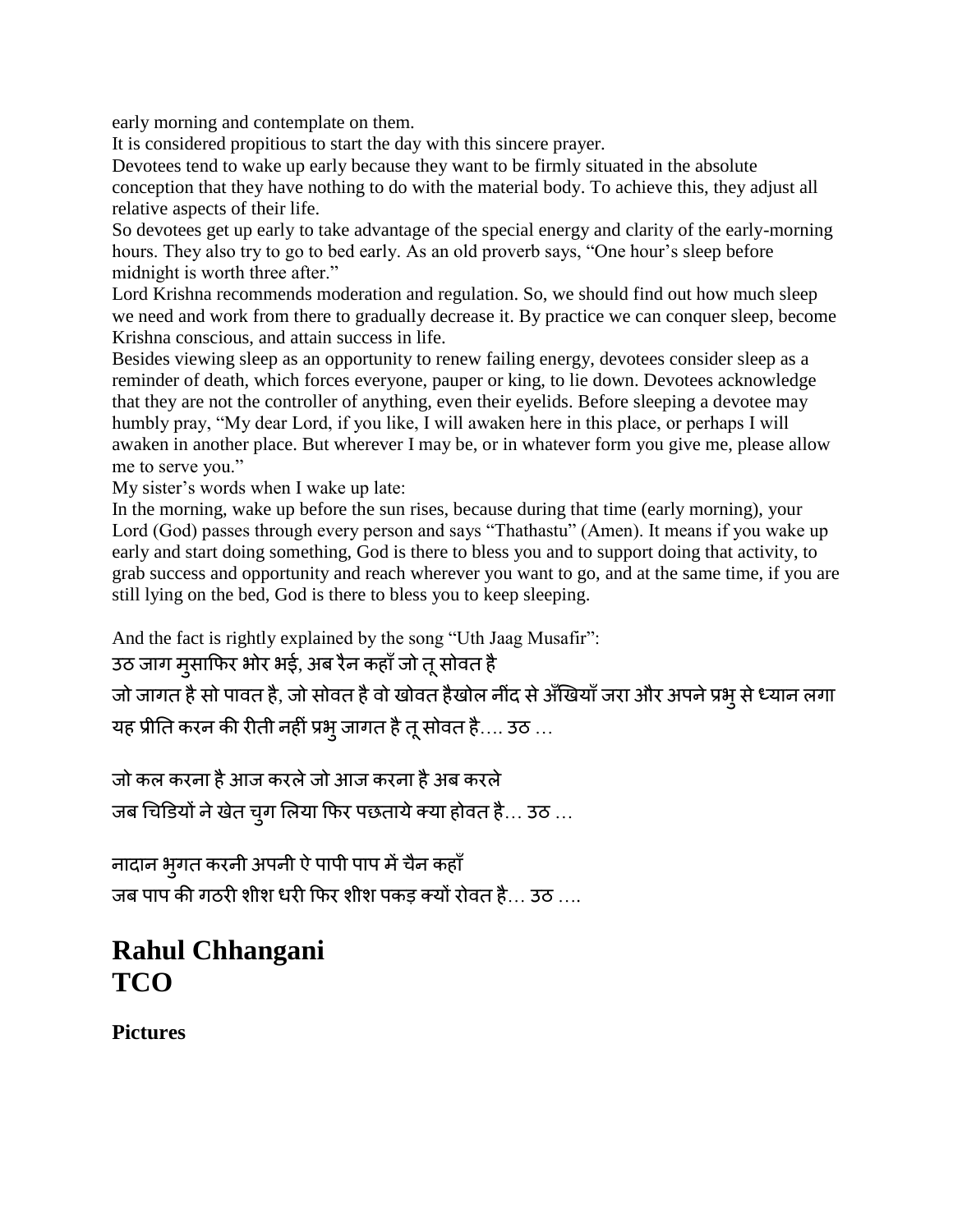

#### **Agastya Chandrakant**

B.Tech (2015-19)

#### **Achievements**

#### **Prof. Sunil Khanna, Vice President of NIIT University has been elected as the President of the Association of Microbiologists of India (AMI). He shall take charge from April 2016.**

The Association of Microbiologists of India (AMI), established in 1938, is one of the oldest and most reputed scientific organizations of the country. There are about 85 local units under the umbrella of association in the country, which organizes seminars, workshops and guest lectures by eminent scientists to make the society, students and professionals aware of the recent developments in the field of Microbiology. At present, there are more than 4,500 annual members and about 450 corporate members of the Association. The Association also publishes a quarterly journal, 'Indian Journal of Microbiology' for the last 45 years which has acquired a respectable status among national and international scientific research periodicals in the world. The Association recognizes the achievements of Microbiology professionals at every stage of their career and felicitates them by giving AMI awards. AMI holds a national convention annually to encourage interaction between academic institutes and industries to exchange information on frontier discoveries and innovations in Microbiology and its interdisciplinary relevance.